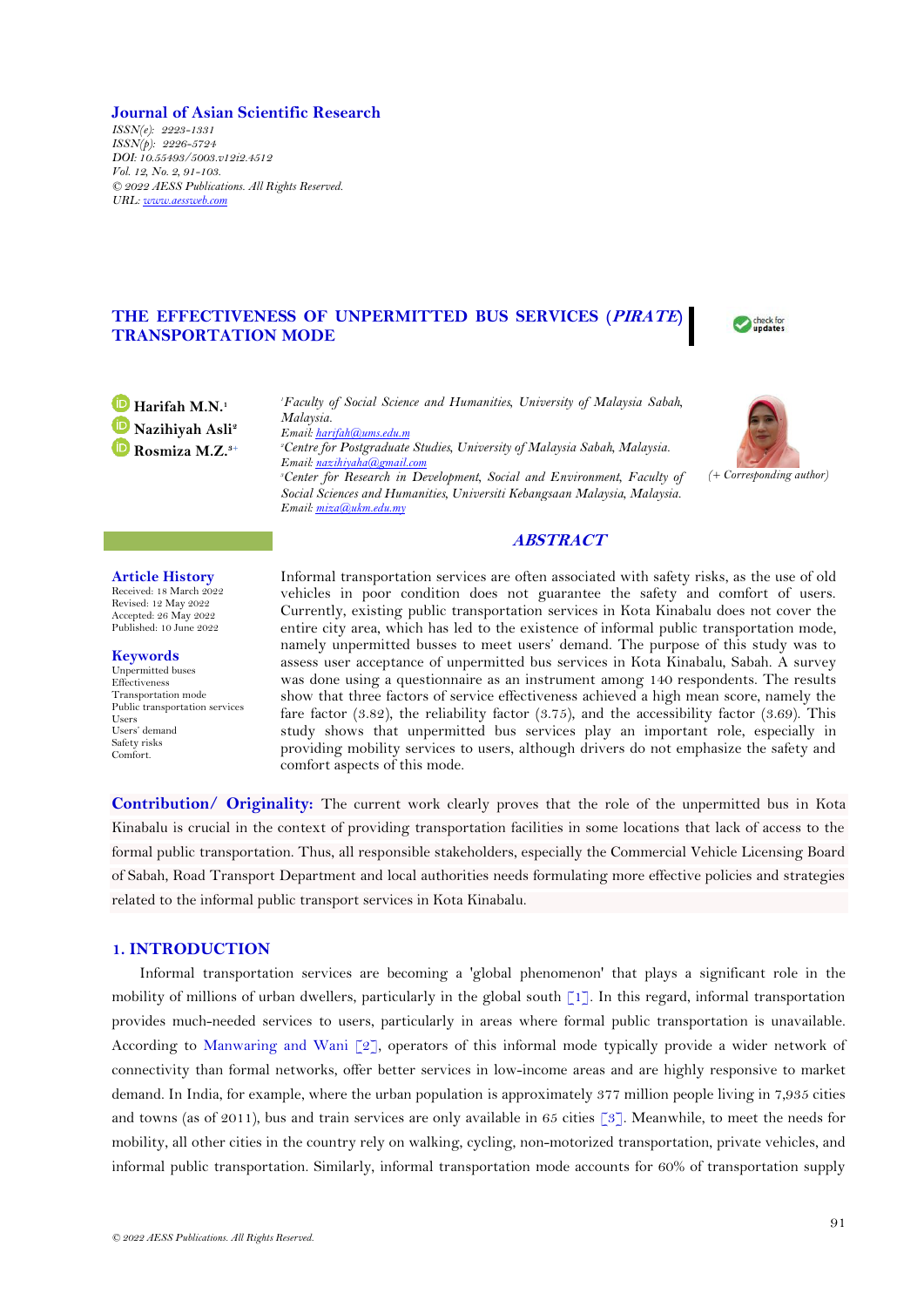in Kayseri, Turkey, and up to 90% in many African cities. This clearly shows that the sector meets the shortage of formal transportation services in developing urban areas as well as due to increased needs for mobility, the growth of the upper middle class, and new technologies that have enabled new services  $\lceil 1 \rceil$ .

Meanwhile, the existing public transportation system, both globally and locally, frequently faces issues regarding the supply of existing public transportation services and their ineffectiveness [\[4\]](#page-11-2). At the local level, a study by [Mazdi, et al. \[5\]](#page-11-3) discovered that the absence of formal public transportation used by the people in Hulu Terengganu forces residents in the area to rely on informal public transportation. The rise of "illegal" school van services due to the very limited number of registered school buses or vans [\[6\]](#page-11-4). As a result, various forms of informal transportation have emerged to fill the gap between private and public modes of transportation caused by the public transportation system's inefficiency to meet the need for transportation that exceeds the demand for transportation services [\[3,](#page-11-1) [7\]](#page-11-5). A similar scenario can also be seen when public transportation in Kota Kinabalu is currently at an unsatisfactory level [\[8\]](#page-11-6). In this regard, public bus services in Kota Kinabalu are limited, as the majority of their operations are focused on transporting passengers from suburban towns to the city center [\[4\]](#page-11-2). As a result, the need for public transportation services is intensifying. This is due to the fact that users in certain areas who live in villages or new housing estates are unable to access mobility facilities because the public bus services connecting villages and residential areas to towns or city centers are still scarce and relatively limited [\[9\]](#page-11-7). This resulted in the existence of informal services, which are unpermitted buses known as *van sapu* (sweep vans) or "pirates." This informal mode of transportation refers to the informally operated service sector that does not have a permit to operate officially as public transportation. These unpermitted buses operate illegally without permission from the authorities and will pick up passengers on a number of specific routes as they please. Without the convenience of this mode, users will not be able to travel, especially for those who do not own a private vehicle and do not have access to public buses  $\lceil 5 \rceil$ . However, these informal mode of transportation services are often associated with comfort and safety issues. This mode of service operates at a high risk of road accidents due to the use of vehicles that are old, dilapidated, unmanaged, overloaded, and do not meet public transportation standards [\[10\]](#page-11-8). For example, it is believed that the physical condition of a bus that appears to be dilapidated with 'bald' tires does not guarantee the safety and comfort of users and contributes risks to passengers. The risk referred to is the absence of compensation in the event of a road accident because the van operator does not take any insurance for users  $\lceil 5 \rceil$ . Therefore, this study aimed to see how the operation of unpermitted bus services plays a significant role to the community, especially in terms of transportation mobility facilities. In this respect, an evaluation on the effectiveness of unpermitted bus services transportation mode was done to determine the user acceptance level towards the services of that particular mode. According to [Harifah, et al. \[11\]](#page-11-9), the role of transportation is measured through the effectiveness of its services, where the higher the level of effectiveness, the stronger its role is in providing services to users. This also indicates that users willingly accept the presence of such transportation services and that it definitely poses a great impact on them, especially in meeting their needs for transportation mobility facilities.

## **2. LITERATURE REVIEW**

Most paratransit services in developing countries are classified as informal transportation and are poorly managed [\[12,](#page-11-10) [13\]](#page-11-11). In this regard, each country has a different type of informal transportation mode with different names and its own service characteristics, where the services are not in line with the formal public transportation system. However, the importance of paratransit services as one of the transportation modes for users should not be overlooked [\[7\]](#page-11-5). According to [Cervero \[12\]](#page-11-10), most public transportation operators only exist as protected monopolies, are only interested in gaining profit, and do not provide good services to users. As a result, these informal transportation services are better known for their role as gap fillers because they exist in some locations where access to formal public transportation is unavailable  $\lceil 12 \rceil$ .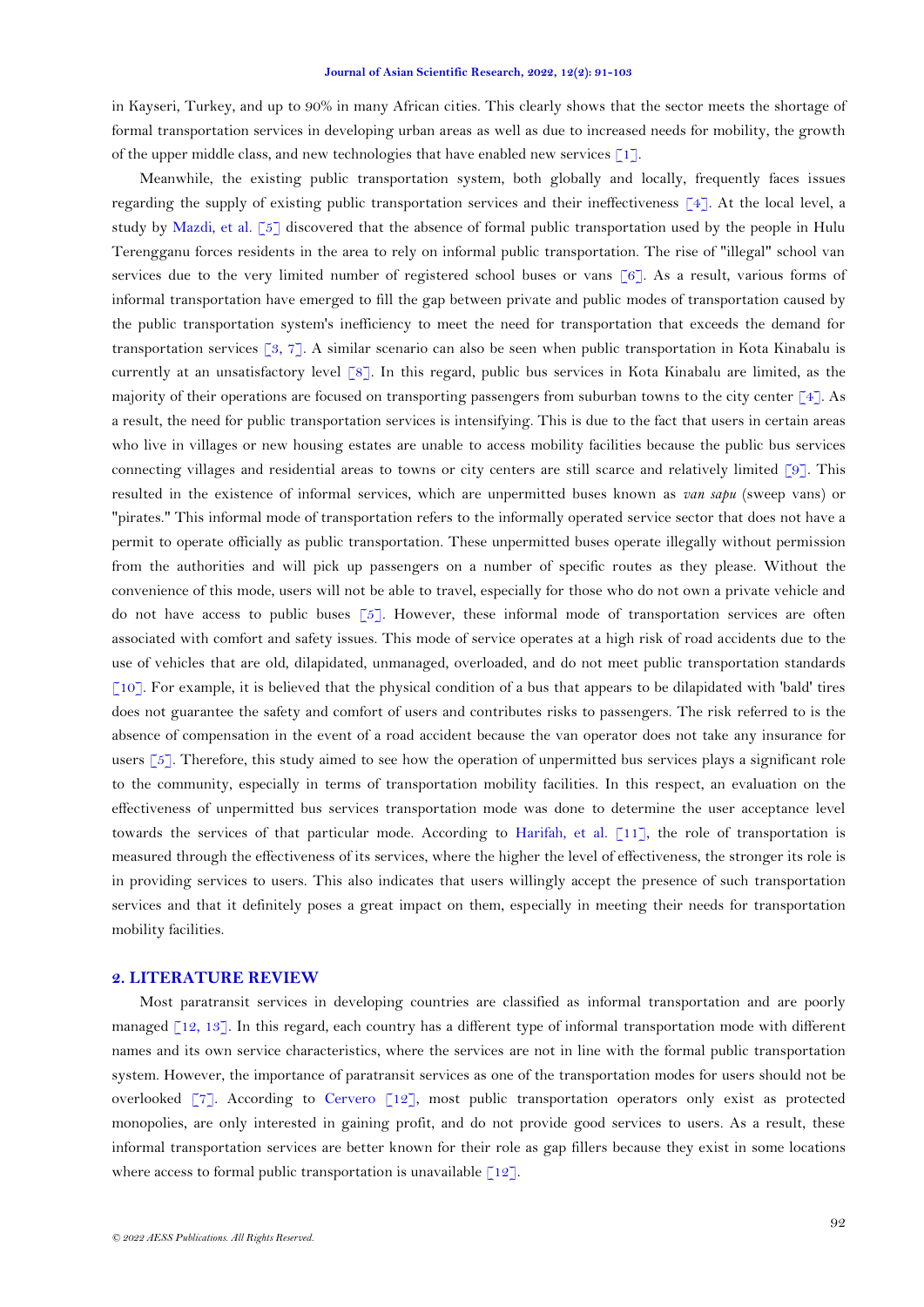In the meantime, several studies on informal transportation (paratransit) services have been conducted by previous scholars. In a study by [Joewono and Kubota \[14\]](#page-11-12), several binomial logistic regression models were developed based on people's perceptions towards service quality, vehicle quality, driver quality, and fares. The models describe key characteristics and variables for determining whether people will use more paratransit in the future once improvements have been made, and highlight the existence of existing user facts that rely heavily on this mode. Furthermore, the models describe the potential for a mode shift to this mode following the implementation of some improvements. A study conducted by [Joewono and Kubota \[15\]](#page-11-13) revealed that community groups clearly want to continue using paratransit, which proves that the future of paratransit has great potential, particularly in providing transportation services to users. In addition to that, [Joewono and Kubota \[16\]](#page-11-14) also concluded in their study that paratransit services should be able to meet the needs of users so that they remain the chosen mode among users in the future. The level of user satisfaction with paratransit services must be considered in order to predict the future implications when competition with motor vehicles occurs in Bandung, Indonesia.

A study by [Nwaogbe, et](#page-11-15) al. [17] focused on the quality of paratransit services and their operations in the Aba area, Nigeria. Hypothesis testing was used to examine the community's feelings about the characteristics of the services provided to paratransit users, such as affordability, orderliness, comfort, and safety. The results revealed that there was no significant difference between the various categories of respondents at the 5% level. Meanwhile, a study by [Phun, et al. \[13\]](#page-11-11) highlighted that the continuity of paratransit services in developing Asian cities is solely dependent on user perception and level of acceptance. Therefore, the researcher investigated the characteristics and perceptions of Phnom Penh's paratransit users, specifically the *Motodop* and *Remork* modes. Furthermore, a study by [Farzana, et al. \[18\]](#page-11-16) investigated user perceptions on the quality of paratransit services in Dhaka, Bangladesh, and discovered that paratransit services were users' preferred mode of transportation. However, the services offered were out of date and did not meet the quality that users had come to expect. [Mazdi, et al. \[5\]](#page-11-3) also applied the same approach as previous scholars, that is to assess user perceptions on the quality of paid private van transportation services in the rural area of Hulu Terengganu. Based on the findings of the study, several proposals were made to further strengthen van services in the area so that users could use more comfortable and safe transportation mobility facilities. In addition, a study by [Phun, et al. \[10\]](#page-11-8) explored the issue of paratransit safety in developing Asian cities, as this mode of service is believed to often operate under the risk of road accidents. This is because dangerous driving behaviors and the use of old, poorly maintained, overused, and not up-to-standard vehicles are highly risky. Overall, previous scholars explored consumer perceptions of informal transportation services by describing several aspects related to the quality of the mode of service used. [Harifah \[8\]](#page-11-6) explained that perception is an impression towards the practices, manners, way of life, and other communities' acceptance towards them. In the meantime, considering user perceptions is fundamental because users' point of view is highly relevant in evaluating the performance of transportation services [\[19\]](#page-11-17). Therefore, by evaluating user perception, not only can users' needs be determined, but transportation services can also be improved towards a more positive direction. Previous studies have gathered a wealth of important facts to help clarify issues surrounding informal transportation operations while also taking into account the perceptions of the community who tend to use the mode. In the context of this study, user perceptions were used to evaluate the level of user acceptance towards unpermitted bus services in Kota Kinabalu. In this regard, the researcher would like to see how the operation of unpermitted bus services plays an important role for the community, especially in terms of transportation mobility facilities.

### *2.1. Measuring the Effectiveness of Public Transportation Services*

Eboli and Mazzulla  $\lceil 19 \rceil$  stated that user perception is the basic information that needs to be considered because the user's point of view is highly relevant in evaluating the performance of transportation services. [Figure 1](#page-3-0) illustrates the measuring of the effectiveness of public transportation services contains five factors: comfort,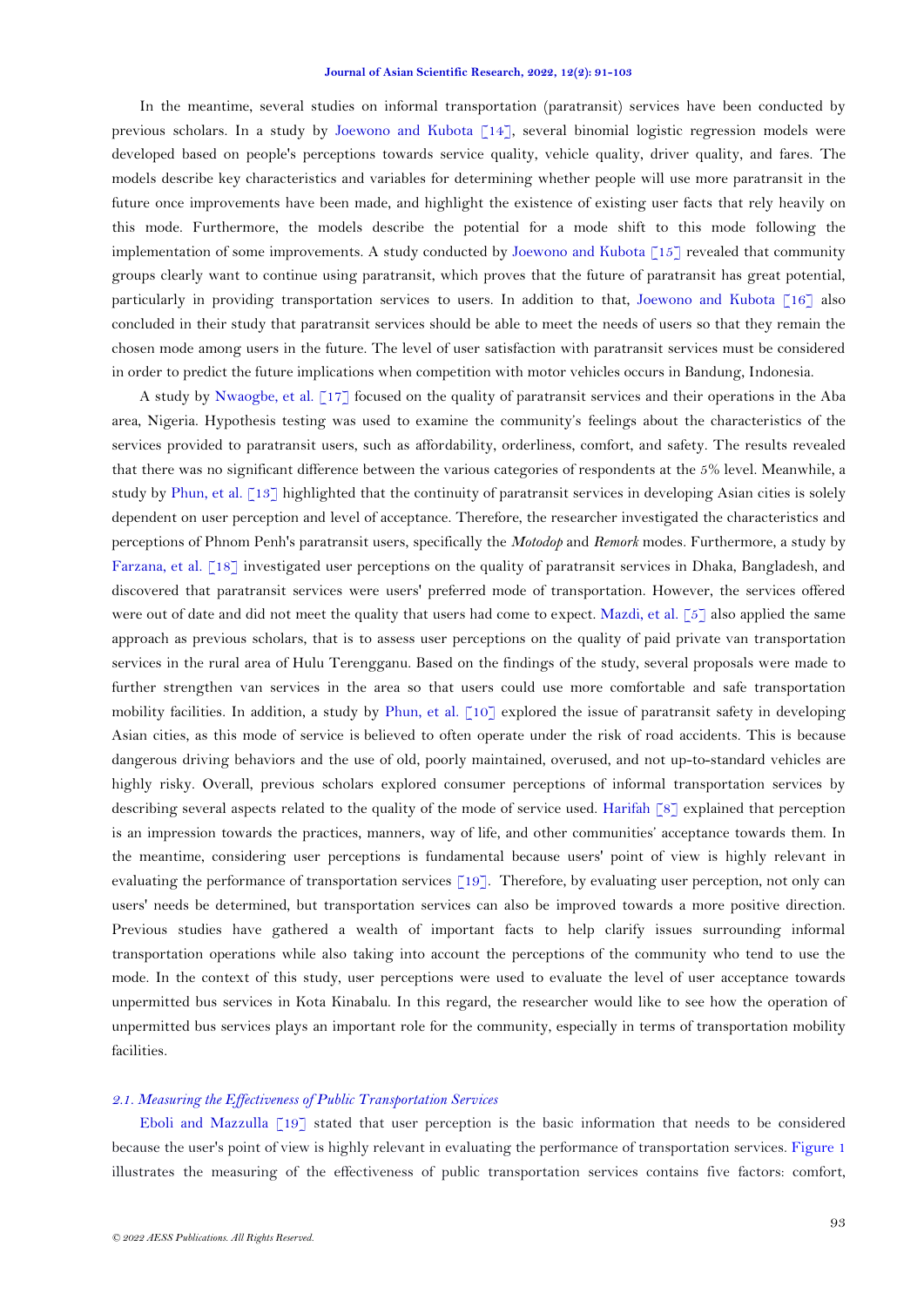reliability, safety, accessibility, and fare factors. [Behal, et al. \[20\]](#page-12-0) also pointed out that user surveys will help set the required weights for five different parameters, namely reliability, walkability, and safety inside and outside the vehicle.



Figure 1. Models for measuring the effectiveness of public transport services. **Source:** Modified fro[m Eboli and Mazzulla](#page-11-17) [19][; Harifah, et al. \[11\]](#page-11-9).

<span id="page-3-0"></span>Comfort and cleanliness are important components in ensuring that users are satisfied with the quality of services provided by taking into account comfort while in the transportation mode and comfort at the bus stop  $\lceil 5$ , [19\]](#page-11-17). [Harifah, et al. \[11\]](#page-11-9) also explained that feeling comfortable while travelling is important for users, whether it is physical, such as the condition of the vehicle, or comfortable with the surrounding conditions, such as at the bus terminal, bus stop, or inside the bus. There are four indicators for measuring the aspects of comfort, namely internal cleanliness, seats, and windows; the external cleanliness of vehicles; the condition of the vehicle seat; and the condition of the transport's engine [\[19,](#page-11-17) [21\]](#page-12-1). [Olowosegun, et al. \[22\]](#page-12-2) stated that users' well-being will also be affected when their comfort is compromised while using transportation services, specifically seat comfort and seat availability.

Next, the reliability aspect is a dimension that looks at the reliability of public transportation services in ensuring passengers are transported to their destination, and it involves the ability of a transportation service system to adhere to a schedule, which is the ability of vehicles to depart or arrive on time  $\lceil 19, 21 \rceil$ . Among the important aspects considered in the reliability dimension are the number of public transportation vehicles, waiting time, travel time, and consistency of public transportation services when transporting passengers to their destinations. In addition, according to [Olowosegun,](#page-12-2) et al. [22], the challenges of reliability and safety are associated with issues related to overloading, the use of vehicles that do not pass road fitness tests, and blatant violations of traffic rules. In this case, vehicle speed is one of the aspects that can influence the reliability of public transportation services.

Safety factor includes safety from crime and accidents or psychological effects from the environment, either while riding public transport or waiting at a bus stop  $[11, 19]$  $[11, 19]$ . For example, the physical condition of the bus used, which is dilapidated and unsafe, will cause users to feel unsafe and vulnerable to the risk of accidents while on the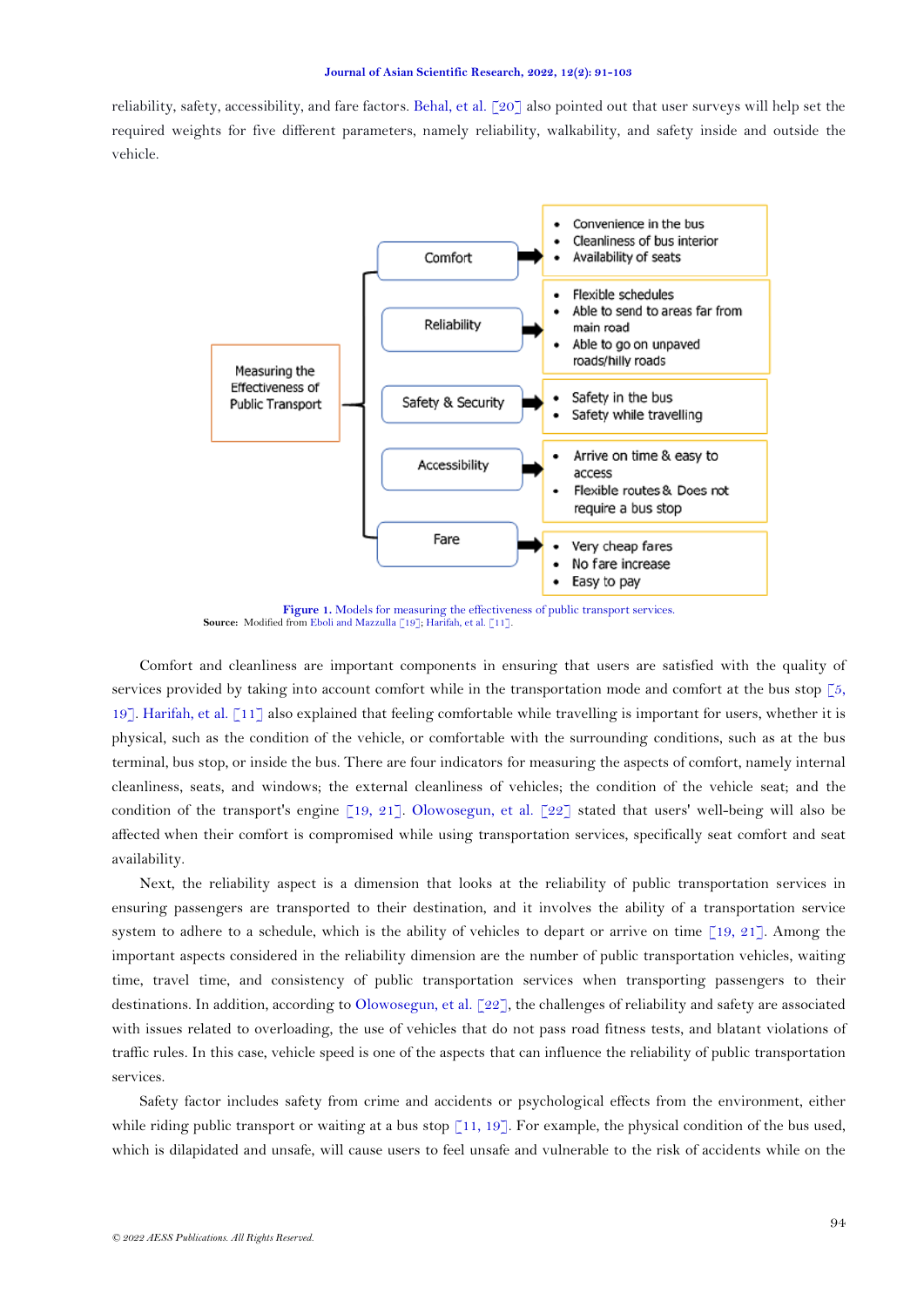road. A study by [Behal, et al. \[20\]](#page-12-0) also discovered that users of informal transportation services prioritize safety over comfort and convenience when at a bus stop and while riding in that mode.

As for the accessibility factor, Eboli and Mazzulla  $\lceil 19 \rceil$  took into account bus speed when evaluating the accessibility factor, the same opinion expressed by [Farzana, et al. \[18\]](#page-11-16), who stated that the speed of paratransit vehicles is one of the key factors that influence users to choose paratransit services. Meanwhile, [Harifah, et al. \[11\]](#page-11-9) defined accessibility for road users as the ability for users to quickly and easily reach a destination, which involves the total number of service routes, comprehensive service coverage, and no vehicle interchanges. A study by Olowosegun, et al.  $[22]$  emphasizes the aspect of accessibility in the evaluation of quality of service (QoS) by taking both origin and destination accessibility into account. Therefore, the assumed quality of service should reach 50 percent based on the average quality of service evaluation (AQoSE).

Finally, the fare factor is one of the components that users really take into account, as public transportation services typically offer affordable and lower than normal prices [\[5\]](#page-11-3). This aims to facilitate individuals who do not have a private vehicle to travel from one location to another and indirectly, it becomes an important element in improving user reliability to continue using public transportation services [\[11\]](#page-11-9). A study by [Venter, et al. \[23\]](#page-12-3) discovered that the fare rate charged to passengers would increase if drivers operated in areas with damaged and unpaved road conditions. Meanwhile, road conditions affect the quantity and quality of public transportation services provided, as well as the fares charged to passengers.

Therefore, the measurement of the effectiveness of public transportation services is applied to assess the level of user acceptance of informal public transportation services in Kota Kinabalu. It is hoped that the findings of this study can help stakeholders to take effective measures in improving formal public transportation services in Kota Kinabalu, without discounting the importance of informal mode of transportation which exist as a backup support in some areas not accessible by public transportation, as stated by [Mazdi, et al. \[5\]](#page-11-3).

### **3. STUDY METHODOLOGY**

The survey method was performed using a survey form. The sample size consisted of 140 respondents who used unpermitted bus transportation mode in Inanam, Menggatal, and Telipok. The sample size used is in line with the rule of thumb established by Roscoe  $\lceil 24 \rceil$ , who stated that a sample size of 30 to 500 people is suitable for most studies, especially when the total population is unknown. A specific purposive sampling method was used in this study on the users of unpermitted bus services, justified by the fact that the total population of users using this service was not able to be identified as there was no specific data available from the Department of Statistics Malaysia. Therefore, the selection of respondents was done purposively involving a group of subjects with certain characteristics to be selected as study respondents [\[25\]](#page-12-5). A structured interview with an officer of the Commercial Vehicle Licensing Board (CVLB) was also conducted to strengthen the study findings on several issues related to this study. The study data was analyzed using descriptive statistical analysis, namely frequency, percentage, and mean value. The mean score indicator developed by [Jamil \[26\]](#page-12-6) [Table 1](#page-4-0) was used in the study for mean score analysis. Meanwhile, data obtained from the structured interview were analyzed using literal analysis, with an emphasis on the aspects of words and language used, form and structure of dialogue, and literal content to describe the actual meaning that the informant intended to convey  $\lceil 27 \rceil$ .

<span id="page-4-0"></span>

| Table 1. Interpretation of mean scores. |                  |                |  |
|-----------------------------------------|------------------|----------------|--|
| <b>Mean Score Index</b>                 | Category (Level) | Interpretation |  |
| 1.33 to 2.33                            | Low              | Disagree       |  |
| 2.34 to 3.66                            | Moderate         | Agree          |  |
| 3.67 to 5.00                            | High             | Strongly agree |  |
| Source: Jamil [26].                     |                  |                |  |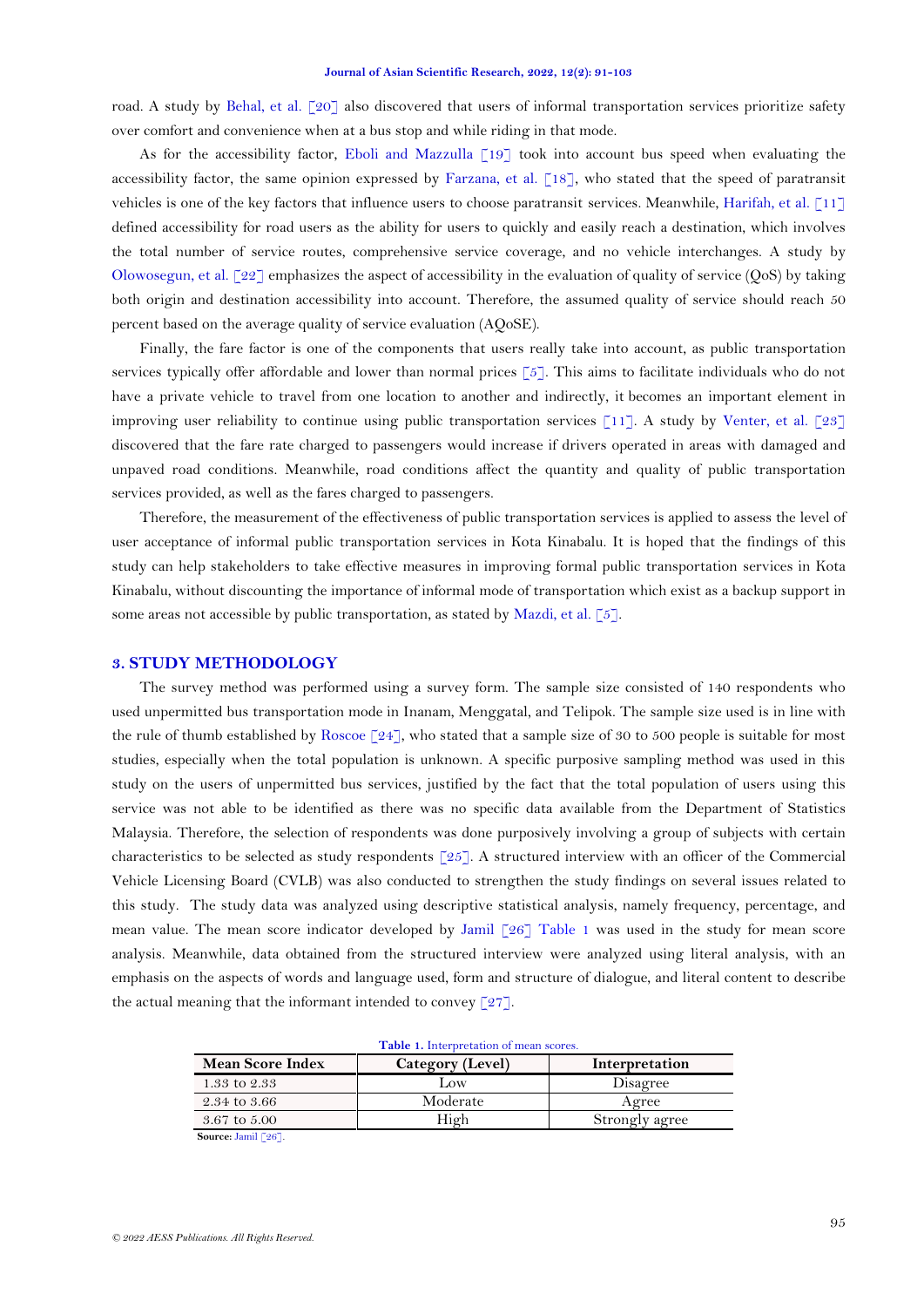## *3.1. Study Area*

The study was conducted in the district of Kota Kinabalu, Sabah. Kota Kinabalu is the capital of Sabah and is located at a geographical position of  $116^{\circ}$  2' 0" -  $116^{\circ}$  15' 30" E longitude and  $5^{\circ}$  52' 30" -  $6^{\circ}4'$  30" N latitude on the South West Coast [\(Figure 2.](#page-5-0)). Kota Kinabalu has an area of 351 km2 with a population of 462,963 people in 2010, which consists of various races and ethnicities such as Bajau, Malay, Kadazan, Dusun, Murut, Chinese, Indian, and others [\[28\]](#page-12-8). However, the population of the Kota Kinabalu district has now increased to 553,900 people [\[29\]](#page-12-9). The Kota Kinabalu district is also the largest city in the state of Sabah and serves as the main gateway to the Borneo archipelago, where the international airport is located eight kilometers away from the city center [\[4\]](#page-11-2).

The study location encompasses several sub-districts of Kota Kinabalu, namely Inanam, Manggatal, and Telipok which are located in the northern part of Kota Kinabalu. The selection of these three sub-districts as the study location was justified by the fact that the operation of unpermitted buses in the area was very dominant in terms of its use. A pilot study was conducted to identify the locations where unpermitted buses were operating. The pilot study discovered that there were complaints from users and drivers of public buses operating in these three locations. Furthermore, services connecting village and housing areas to towns or town centers were still lacking, making it difficult for users in certain areas, such that experienced by public transportation users in Telipok, Manggatal, and Inanam, some of whom lived in villages or housing estates  $\lceil 4 \rceil$ . Therefore, the researcher selected these three sub-districts as the locations to collect questionnaire data.



 **Source:** Modified from Department of Survey and Mapping Malaysia (JUPEM).

## <span id="page-5-0"></span>**4. FINDINGS**

## *4.1. Demographic Profile*

[Table 2](#page-6-0) provides a summary of the demographics of the respondents who are unpermitted bus service users. The majority of respondents (60%) were female, with 40 percent being male. In terms of age, 55% of users were in the range of 21–30 years old, while only 5% were between the ages of 51 and above. The age group of 20 years and below accounted for 14% of users, with another 16 percent being those in the range of 31–40 years old. This is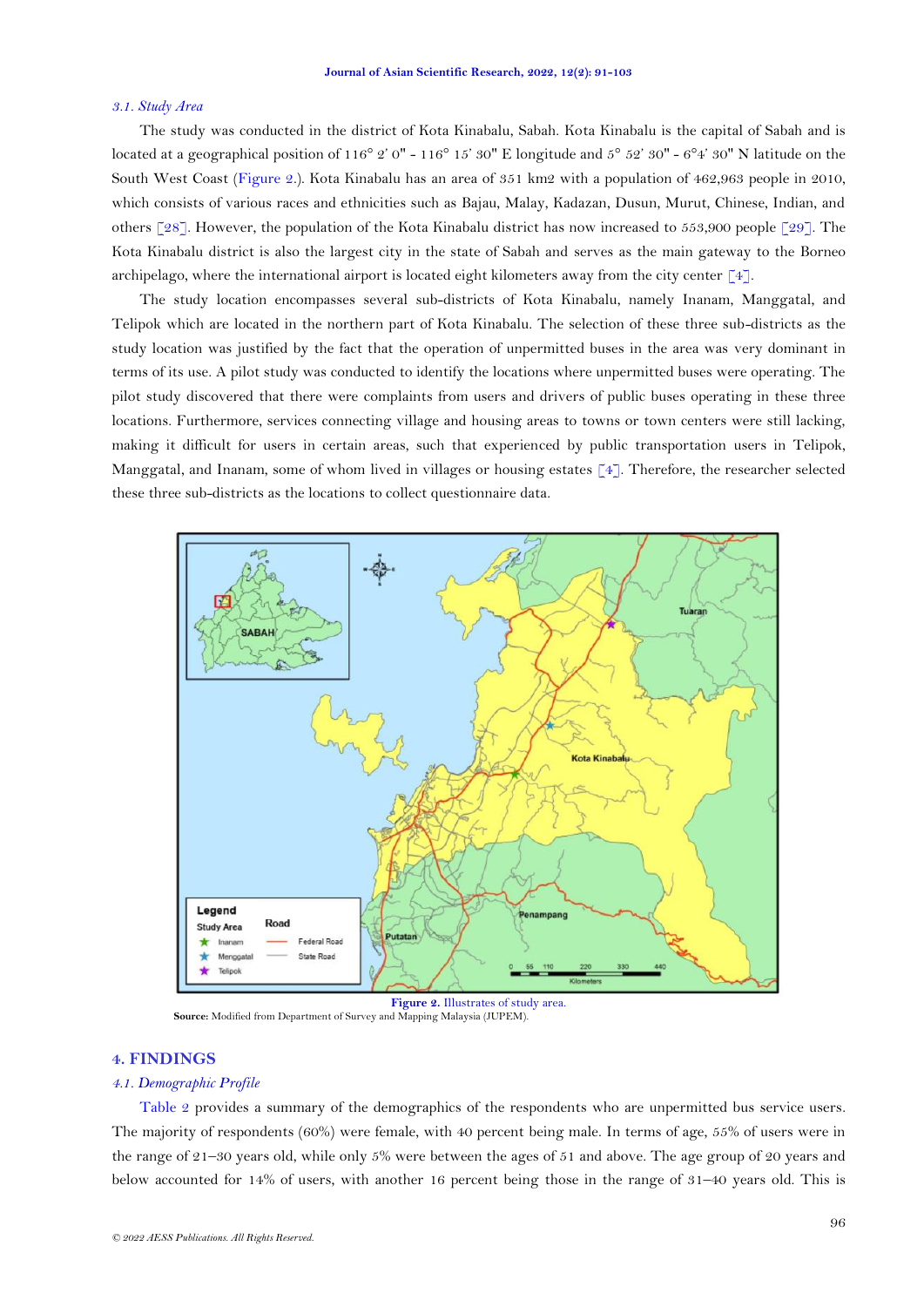followed by 10% of users who were 41–50 years old. Therefore, it can be concluded that the majority of respondents were 21–30 years old, while the lowest were those in the 51 and above age group.

According to [Table 2,](#page-6-0) the majority (62%) of users are single, while only 34% of users are married, followed by 4% of users who are widowed. In addition, the findings showed that 89% of users are Malaysian citizens and only 11% of users are non-citizens from the Philippines and Indonesia. In addition, [Table 2](#page-6-0) also displays the distribution of respondents by race, where it can be seen that the majority (49%) of users are Bajau, while the minority (7%) are Bugis and (6%) are Malays. From the results of the study, it is also discovered that 46% of respondents have a secondary level of education, while 2% of respondents have no education, which means they have never attended school. This is followed by diploma and lower level education with 22% and 19% of respondents, respectively. In addition, another 11% of respondents have a degree level of education.

In terms of employment status, 59% of respondents are full-time employees, 14% are part-time employees, and the remaining 27% are unemployed, whether retired or not yet working [Table 2.](#page-6-0) As for the type of employment, the majority of respondents (59%) work in the private sector, which includes jobs such as clerks, cashiers, salespeople, security guards, bus drivers, contractors, and others. Other categories comprised of 23% of respondents who are students and housewives. Respondents working in the government sector only recorded 4% of respondents, which consists of teachers and civil servants. In addition, there were a number of self-employed respondents (10%), consisting of traders, fishermen, and farmers. However, the findings also showed that the remaining 4% of respondents are unemployed.

<span id="page-6-0"></span>

| Demography of the Respondents                        | Percentage (%)                                                                                                                            |  |
|------------------------------------------------------|-------------------------------------------------------------------------------------------------------------------------------------------|--|
| <b>Sex</b>                                           | Male $(40)$ , Female $(60)$                                                                                                               |  |
| Age                                                  | $<$ 20 years old (14), 21-30 years old (50), 31-40 years old (16),<br>41-50 years old $(10)$ , 51 years old and above $(5)$               |  |
| <b>Marital Status</b>                                | Single (62), Married (34), Widower/Widow (4)                                                                                              |  |
| Citizenship                                          | Citizen (89), Non Citizen (11)                                                                                                            |  |
| Race                                                 | Bajau (49), Dusun (15), Bugis (7), Malay (6), Others (23)                                                                                 |  |
| Level of Education                                   | Primary (19), Secondary (46), Diploma (22), Degree (11),<br>Others $(2)$                                                                  |  |
| <b>Employment Status</b>                             | Working Full-time (59), Working Part-time<br>(14),<br>Unemployed (retired/not yet working) (27)                                           |  |
| Type of Employment                                   | Government (4), Private (59), Self-employed<br>(10),<br>Unemployed $(4)$ , Others $(23)$                                                  |  |
| Head of Household Income<br>(Gross Budget Per Month) | RM800 and below (14), RM801 - RM1500 (66), RM1501-<br>RM2000 (12), RM2001 - RM2500 (6), RM2501 - RM3000<br>$(1)$ , RM3001 and above $(1)$ |  |

**Table 2.** Demographic profile of the respondents.

In addition, the findings of the study showed that a large number of respondents (66%) have a household income of RM801-RM1500, followed by a household income of RM800 and below, which accounts for 14% of the respondents. Meanwhile, respondents with household incomes of RM2501-RM3000 and RM3001 and above each recorded 1% of respondents. The rest have a household income of RM1501-RM2000 and RM2001-RM2500, each accounting for 12% and 6% of respondents.

## *4.2. Factors Influencing the Effectiveness of Unpermitted Bus Services*

Based on [Table 3,](#page-8-0) the fare factor achieved the highest average mean score of 3.82. The easy-to-pay (mean=4.10) and fares based on the area travelled (mean=4.07) variables make unpermitted bus services have a place in the hearts of users. However, the no fare increase variable recorded the lowest mean value of 3.30, owing to the fact that some unpermitted bus drivers charge higher fares during the festive season, such as Aidilfitri and Christmas days. Moreover, the fare rate will also be doubled from the original fare if a user requests to be sent straight to their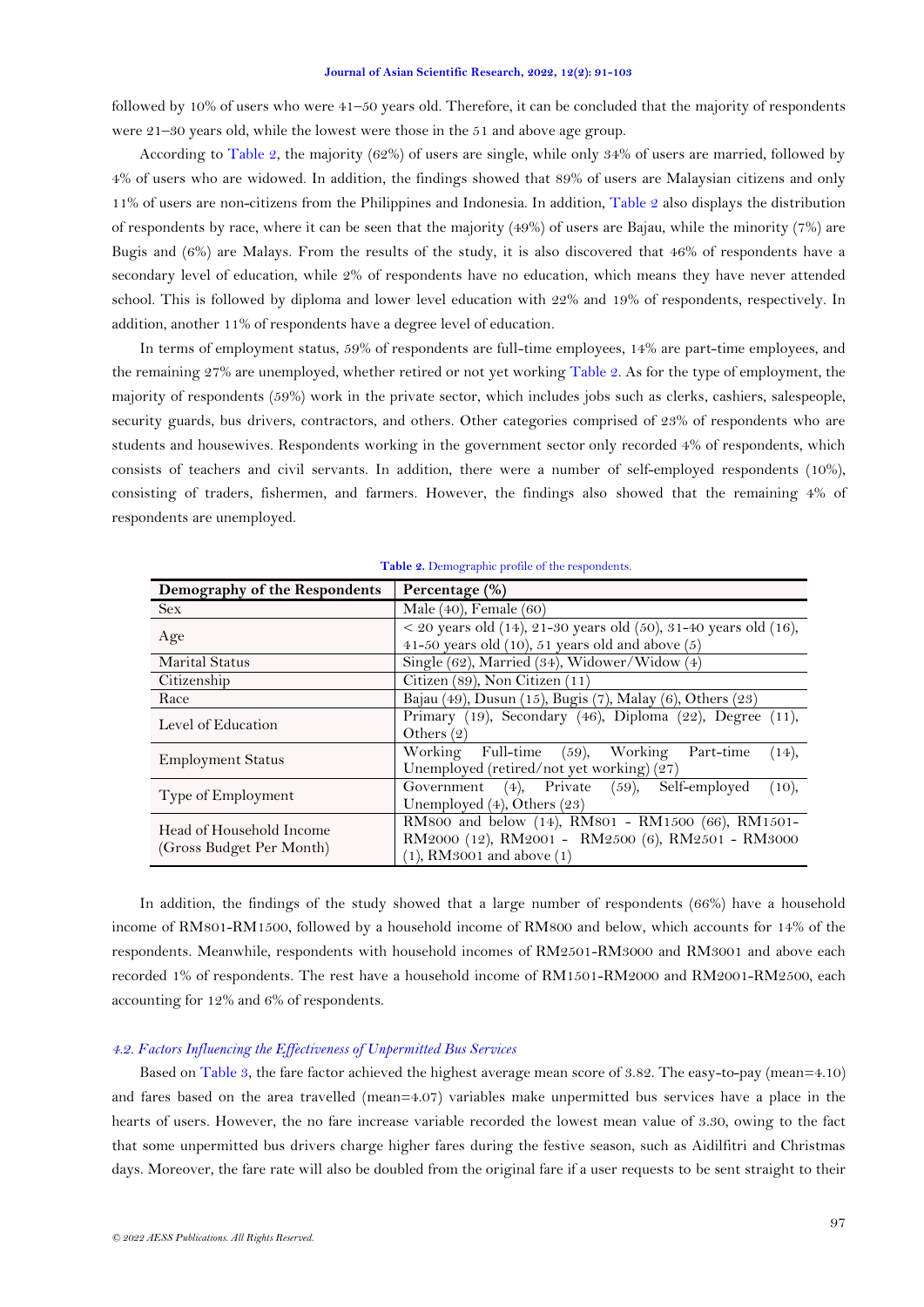home. In the Manggatal area, for example, users who request to be sent to a location away from the main road will be charged a fare of RM5.00–RM10.00. Therefore, the fare charged by the drivers of unpermitted buses is uncontrollable, as explained by Informant (1) below:

> *"...its effects towards, towards entrepreneurs who do have permits..so in terms of the number of passengers and income, they will decrease..and then towards the passengers or the public because for those with permits, we already have a standardized fare rate..The fare rate that has been set by CVLB..So those without permits, they will charge the fare rate as they please..."*

> > (Informant 1: Director of CVLB Sabah)

Informant (1) stated that the drivers of unpermitted buses were charging different fares to users as they please. This situation will create competition for operators who have permits in terms of getting passengers and will decrease their income.

Next, the reliability factor recorded the second highest mean score of 3.75, indicating that users are satisfied with the unpermitted bus services, such as sending them to areas far from the main road, able to go on unpaved roads, able to go on hilly roads, and not tied to any schedule. Following that is the accessibility factor, with an average mean score of 3.69, indicating that the unpermitted bus services are able to compete with public transportation services. This is due to the fact that users opt to use the service in this mode because it is easily available and not bound to any particular route (free route). However, the timely arrival (mean=3.46) variable recorded the lowest mean value among the other accessibility variables, owing to relatively slow bus movement due to poor bus conditions as well as adhering to the rules of the bus rotation system that had been set. As such, the punctuality of picking up passengers is fairly unsatisfactory for passengers who have to wait for all seats to be filled before the bus can depart.

In addition, the comfort factor recorded the second lowest mean score of 3.37, with the lowest variable being suitable for the elderly (mean=3.01). This is based on observations discovered by the researcher that some unpermitted buses operating are in a condition (design) where they have become obsolete and should not be used to transport passengers, the poor condition of the buses makes the seats uncomfortable to sit in and they are insufficient in number. Therefore, the crowded and cramped environment in the bus is inappropriate for the elderly, especially those with health issues such as shortness of breath.

While the safety factor is the lowest factor in the effectiveness of unpermitted bus services with an average mean score of 3.29, and the lowest contributing variable is the safe structure of the bus/van used and the drivers' compliance with the rules while operating. According to field observations, the majority of the buses/vans used to operate were in unsafe physical condition (design), and the buses had exceeded the age limit of 25 years and were old. Thus, it is not surprising that the bus/van structure variable recorded the lowest mean. In addition, according to [Mazdi, et al. \[5\]](#page-11-3), paratransit vehicles have a number of safety issues, including questionable licensing, unskilled drivers, and uninsured services. Thus, the attribute of drivers operating within the rules contributed to the lowest average mean. In this regard, there are a few drivers of unpermitted buses who do not have a car driving license and a license to drive a bus (a PSV license), so they often drive in situations that endanger the safety of passengers. For example, they often exceed the speed limits because they want to get the passengers to the destination as quickly as possible so that they can return to the bus stop for the next load of passengers. A description from Informant (1):

> *"...because compared to vehicles that have a permit, we require them to have a PSV license, which is permission to carry passengers and in order to get the license, the driver must take a course to be qualified or to pass a PSV license.. Compared to those without a permit, so there are drivers who don't even have a license, that's one.. so the risk from their driving skills, drivers who don't have a permit for example, defensive driving skill..so if there is an emergency what action should the driver take..he needs to swing to the right or swing to the left or just hit..."*

> > (Informant 1: Director of CVLB Sabah)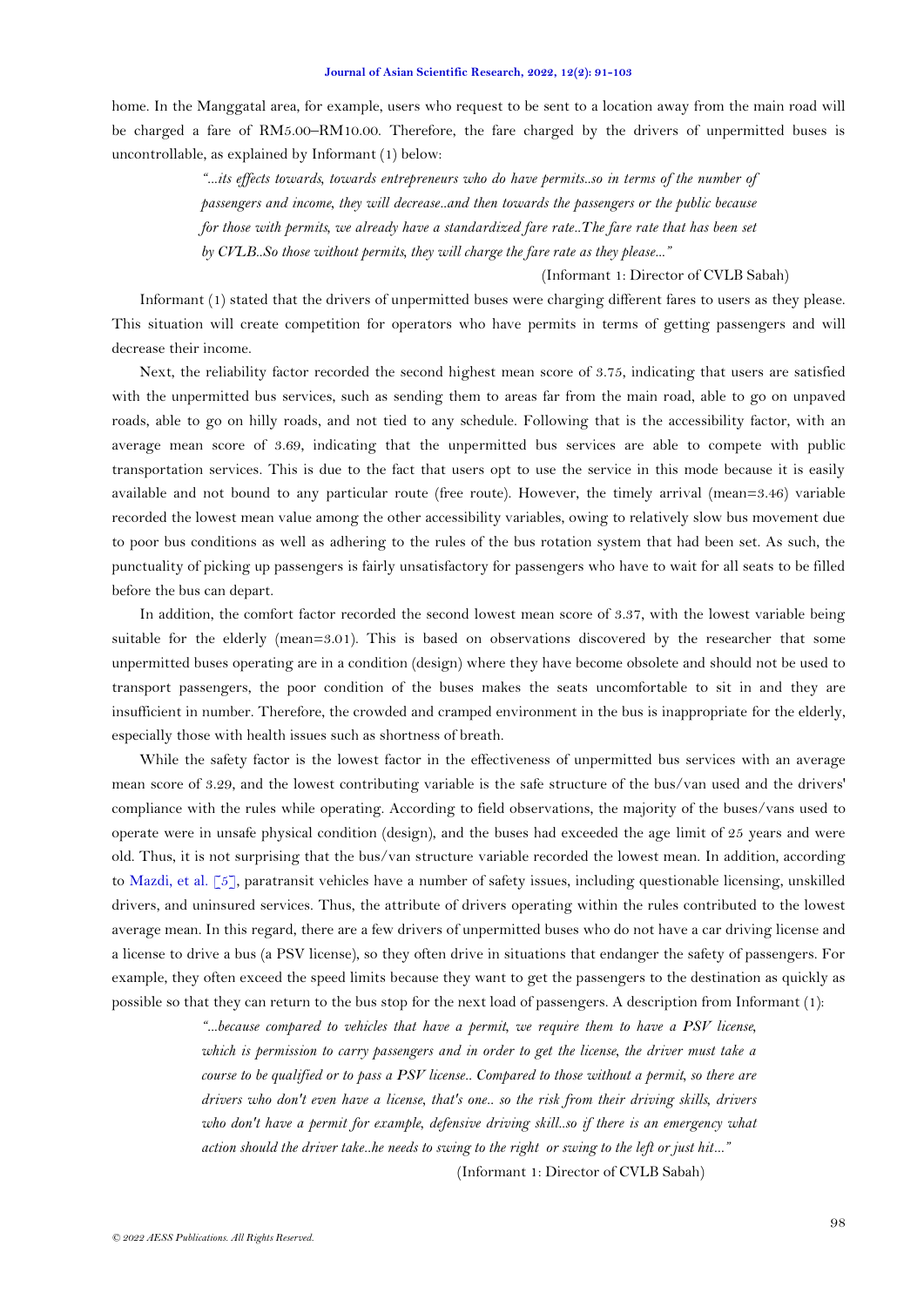As explained by the director of CVLB (Informant 1), most drivers of unpermitted buses do not have a public service vehicle (PSV) driving license, which means owning the license allows drivers to carry passengers and they are required to take a course to qualify for a PSV license.

<span id="page-8-0"></span>

| Factors influencing the effectiveness | <b>Attribute</b>                     | <b>Mean Value</b>  | Average |
|---------------------------------------|--------------------------------------|--------------------|---------|
| of unpermitted bus services           |                                      |                    |         |
| Fare Factor                           | Very cheap fares                     | 3.82               |         |
|                                       | Easy to pay                          | 4.1                |         |
|                                       | No fare increase                     | $\ensuremath{3.3}$ | 3.82    |
|                                       | Fares based on the area traveled     | 4.07               |         |
| <b>Reliability Factor</b>             | Not tied to any schedule             | 3.53               |         |
|                                       | Able to go on unpaved roads          | 3.8                |         |
|                                       | Able to go on hilly roads            | 3.71               | 3.75    |
|                                       | Able to send to areas far from the   | 3.98               |         |
|                                       | main road                            |                    |         |
| Accessibility Factor                  | Timely arrival                       | 3.46               |         |
|                                       | Not bound to any particular route    | 3.79               |         |
|                                       | (free route)                         |                    | 3.69    |
|                                       | Does not require a bus stop          | 3.58               |         |
|                                       | Easily available services            | 3.96               |         |
| Comfort Factor                        | Suitable for the elderly             | 3.01               |         |
|                                       | Can load a lot of stuff              | 3.52               | 3.37    |
|                                       | Clean bus environment                | 3.45               |         |
|                                       | The load does not exceed the         | 3.51               |         |
|                                       | available space                      |                    |         |
| Safety Factor                         | Drivers are known                    | 3.49               |         |
|                                       | Efficient driver                     | 3.36               | 3.29    |
|                                       | The structure of the bus/van used is | 3.17               |         |
|                                       | safe                                 |                    |         |
|                                       | Drivers adhere to the rules when     | 3.17               |         |
|                                       | operating                            |                    |         |

**Table 3.** Factors influencing the effectiveness of unpermitted bus services in Kota Kinabalu.

The absence of this PSV license will put the safety of passengers at risk, namely the risk in terms of the driving skills of the drivers who drive unpermitted buses, for example, the driving skills to avoid any accidents (defensive driving skills). In the event of an emergency on the road, they will not know the proper action to be taken to prevent an emergency or accident while carrying passengers and this will endanger the safety of the passengers.

In summary, the level of acceptance of use regarding the effectiveness of unpermitted bus services was also measured using the mean score range.

<span id="page-8-1"></span>The results of the analysis presented in these means are the answers to the respondents' level of acceptance, covering the factors of effectiveness of unpermitted bus services. In this study, the mean score indicator constructed by [Jamil \[26\]](#page-12-6) was used by the researcher. According to him, the tendency that starts from a value of 1.00 to 2.33 represents a low level, a value of 2.34 to 3.66 represents a medium level, and a high level is represented by a value of 3.67 to 5.00. Therefore, the results showed that the average mean score for accessibility factor, reliability factor, and fare factor are at a high level, while the safety factor and comfort factor are at a moderate level, as shown in [Table 4.](#page-8-1) The findings of this study clearly showed that unpermitted bus services play an important role, especially in providing transportation mobility facilities to users. However, users' perceptions towards the safety factor and the comfort factor were at a moderate level, indicating that the respondents accepted the existing services despite the fact that some aspects of comfort and safety were less emphasized by the drivers of that mode. For example, the attitude of some drivers who like to drive aggressively and take passengers in excess of the load, which causes discomfort among users and puts their safety at risk.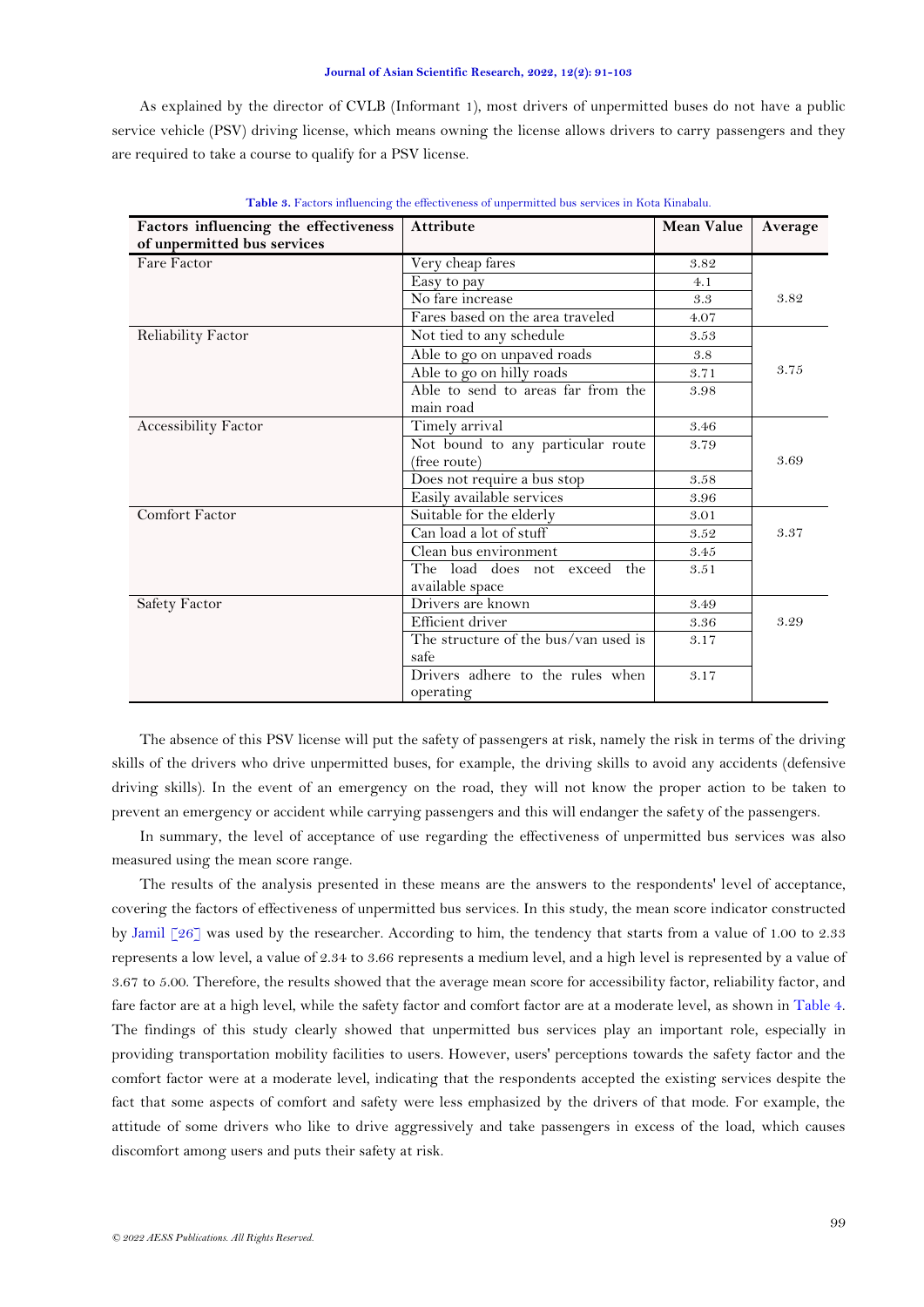| <b>Mean Score Index</b> | Interpretation | Factors Influencing the Effectiveness of Unpermitted Bus |                           |                       |
|-------------------------|----------------|----------------------------------------------------------|---------------------------|-----------------------|
|                         | (level)        | <b>Services</b>                                          |                           |                       |
| 1.33 to 2.33            | Low            |                                                          |                           |                       |
| 2.34 to 3.66            | Moderate       | <b>Safety Factor</b>                                     |                           | <b>Comfort Factor</b> |
|                         |                | (3.29)                                                   |                           | (3.37)                |
| 3.67 to 5.00            | High           | <b>Accessibility Factor</b>                              | <b>Reliability Factor</b> | <b>Fare Factor</b>    |
|                         |                | (3.69)                                                   | (3.75)                    | (3.82)                |

**Table 4.** Mean Score indicator.

**Source:** Modified b[y Jamil \[26\]](#page-12-6).

## *4.3. Effectiveness Indicator Index of Unpermitted Bus Services*

The effectiveness indicator index of unpermitted bus services was measured by obtaining the mean score value for all 20 attributes (elements) of effectiveness and dividing it by the total value of effectiveness elements (20) which had been multiplied by the highest level of effectiveness of 5 (refer to [Table 5\)](#page-9-0). [Hayes \[30\]](#page-12-10) used this method to measure the level of user satisfaction in a service. According to the results, the effectiveness indicator index of unpermitted bus services [Table 5](#page-9-0) is at 71.78 percent.

<span id="page-9-0"></span>

**Source:** Modified and adapted fro[m Hayes \[30\]](#page-12-10).

Therefore, this effectiveness indicator index of the service at the level of 71.78 percent [Table 6](#page-10-1) indicates a good and effective level of acceptance, especially in the context of providing transportation mobility facilities to users. These findings clearly show how unpermitted bus services are capable of providing effective and relevant transportation facilities to the local community today. The effectiveness of unpermitted bus services is due to the weakness of the existing public transportation services, i.e., public bus services that are still difficult to access on certain routes.

This is proven by a study conducted by [Saravanan, et al. \[9\]](#page-11-7), who discovered an imbalance in public bus services on some routes in Kota Kinabalu, with these routes receiving less public bus services, particularly in new development areas such as new housing areas, shopping malls, and new industrial areas. This situation has an indirect impact on individuals and communities who rely entirely on public transportation to get around on a daily basis. Meanwhile, unpermitted bus services have become an alternative option for users when they are unable to access public bus services.

These findings are also in line with the studies by [Harifah, et al. \[31\]](#page-12-11); [Saravanan \[32\]](#page-12-12), who found that there were some drivers who chose to operate on routes that would only benefit them. As a result, public bus services were not evenly available in all areas across the city. For example, in the Telipok area, public bus services, which are stage buses, are limited to transporting passengers from Telipok town to Kota Kinabalu City Center. However,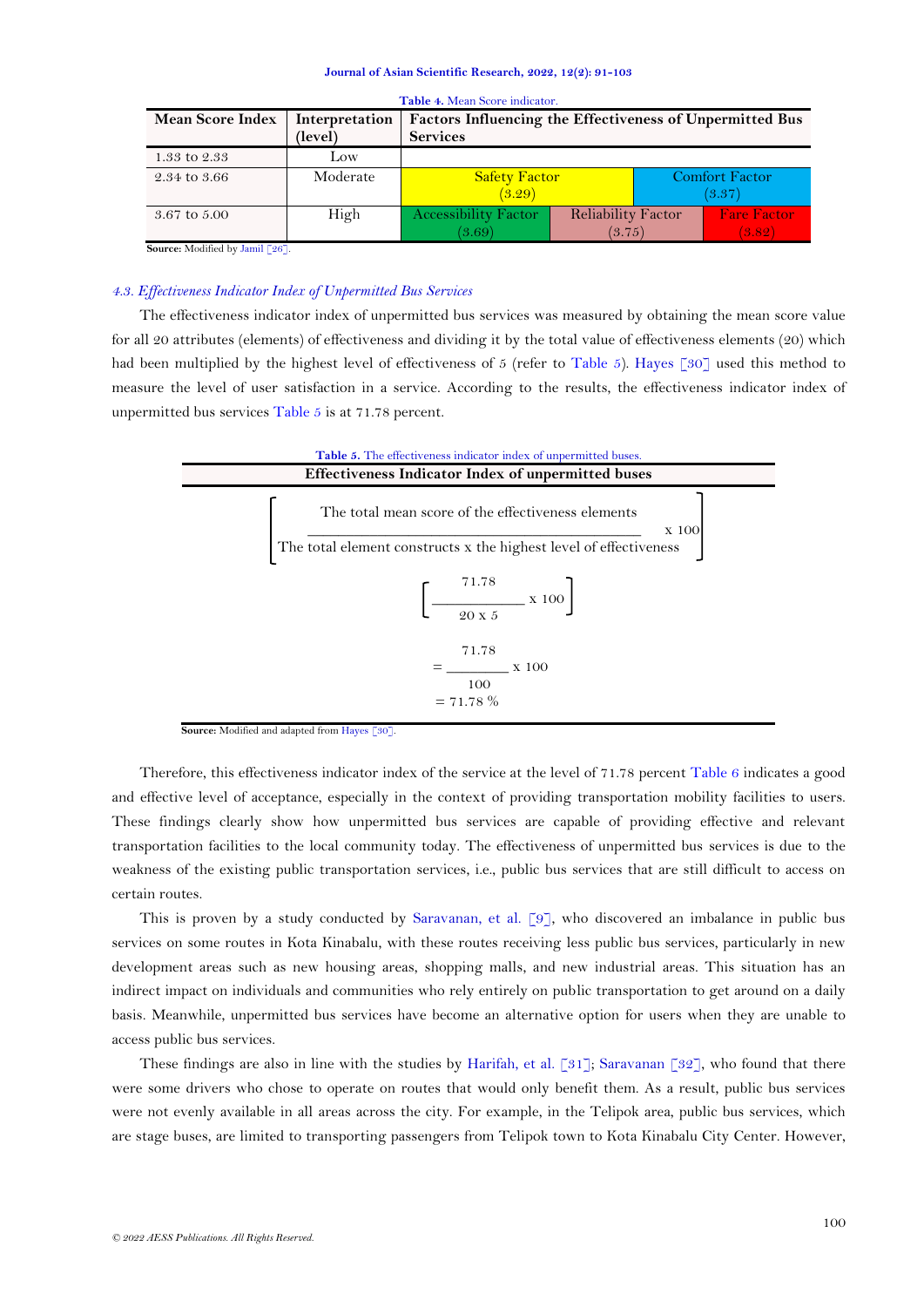public buses that transport passengers from the town to nearby villages are completely unavailable, forcing the villagers to rely on unpermitted bus services provided and operated by the villagers themselves.

However, unpermitted bus services which are seen as an effective alternative mode of transportation for users, continue to receive less attention from stakeholders. This is because this informal mode of transportation is often regarded as unsafe, always causing traffic congestion simply because they operate without a permit and there is no full research and knowledge about this mode. In the meantime, the researcher hopes that the authorities will think of more productive initiatives and strategies to help improve unpermitted bus services, especially in terms of user comfort and safety. This effectiveness indicator index of unpermitted buses leads to the conclusion that this mode of service is very important and needed as an alternative mode and can supplement the existing public transportation system. These findings can directly be used as a useful input for the authorities to further strengthen public bus services without overlooking unpermitted bus services that also serve to provide users with transportation mobility facilities.

Table 6. The effectiveness indicator index of unpermitted bus services.

<span id="page-10-1"></span>

| User acceptance index $(\%)$ | <b>Effectiveness</b> | <b>Unpermitted buses</b> |
|------------------------------|----------------------|--------------------------|
| $< 10$ percent               | Not effective        |                          |
| 11 percent $-35$ percent     | Less effective       | -                        |
| $36$ percent $-55$ percent   | Moderately effective | -                        |
| 56 percent $-75$ percent     | Effective            | $71.78\ (%)$             |
| $>76$ percent                | Highly effective     |                          |

**Source:** Modified and adapted fro[m Hayes \[30\]](#page-12-10).

### **5. CONCLUSION**

This article has worked on consumer perceptions of unpermitted bus services in Kota Kinabalu. The findings of the study have shown that the level of user acceptance of unpermitted bus services was at a good level even though the services provided by this mode are informal. This clearly proves that the role of the unpermitted bus mode in Kota Kinabalu is very important in the context of providing transportation mobility facilities for residents living in some locations that do not have access to formal public transportation. This mode of transportation has become one of the transportation alternatives for the local community to move from one location to another, which has been proven through the factors influencing the effectiveness of unpermitted bus services. Despite the shortcomings in terms of comfort and safety, this mode is still preferred by users and provides a solution to the ineffectiveness of Kota Kinabalu's existing public transportation services. Accordingly, all responsible parties should be aware of the existence of this informal mode of public transportation, understand the policy and regulatory issues surrounding their operation, and develop strategies to help improve the performance of their services. It is hoped that through this article, stakeholders will take steps to further improve existing public transportation services while not overlooking informal services that also play an important role in terms of the mobility of residents.

**Funding:** This study received no specific financial support. **Competing Interests:** The authors declare that they have no competing interests. **Authors' Contributions:** All authors contributed equally to the conception and design of the study. **Acknowledgement:** The authors would like to express appreciation to the Commercial Vehicle Licensing Board (CVLB) of Kota Kinabalu, Sabah.

## **REFERENCES**

<span id="page-10-0"></span>[1] M. Mezghani, "Key insights into transforming the informal transport sector, International Association of Public Transport: Belgium (UITP), 2021. Retrieved from: https:/[/www.uitp.org/publications/key-insights-into](http://www.uitp.org/publications/key-insights-into-transforming-the-informal-transport-sector/,)[transforming-the-informal-transport-sector/,"](http://www.uitp.org/publications/key-insights-into-transforming-the-informal-transport-sector/,) 2021.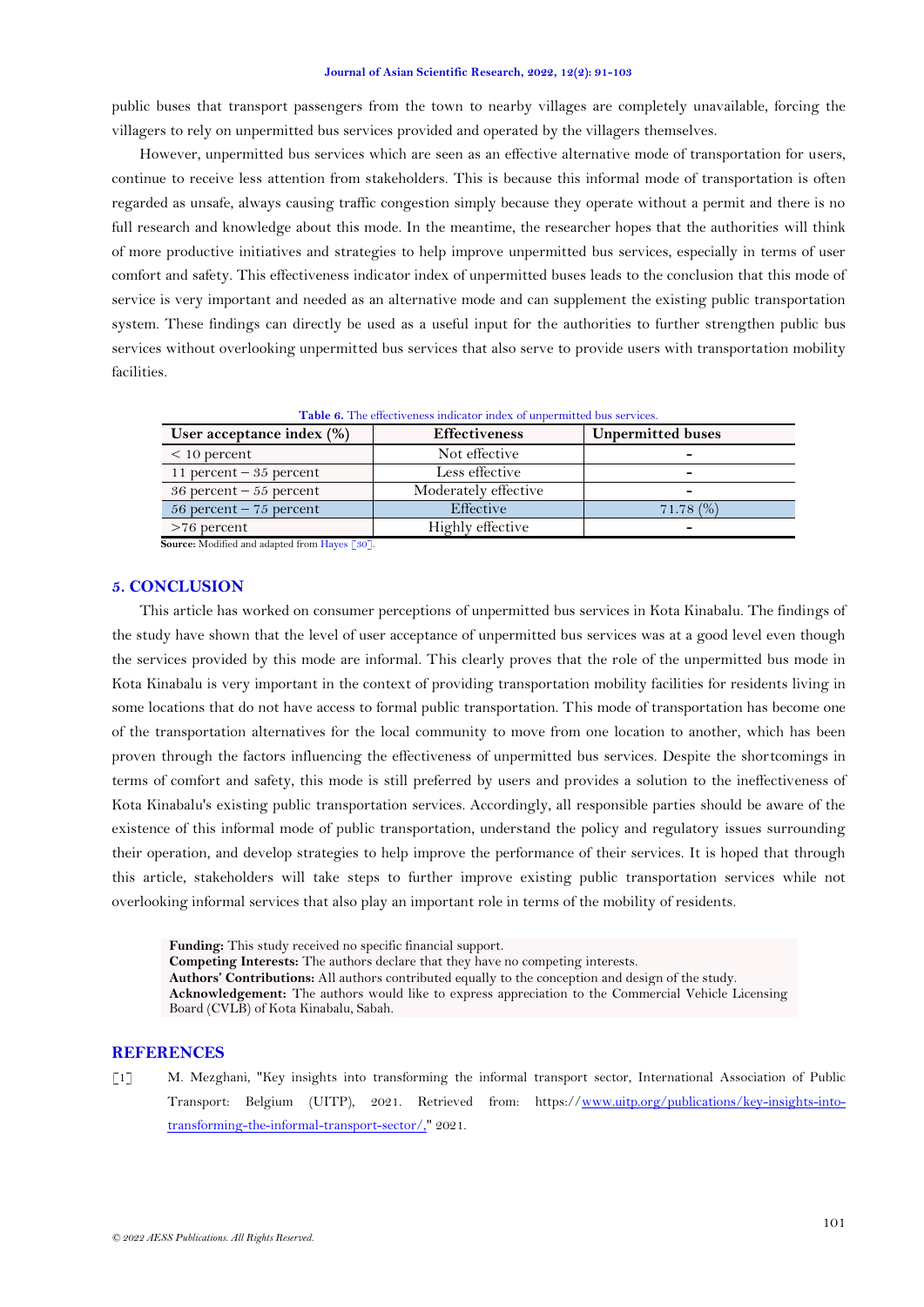- <span id="page-11-0"></span>[2] P. Manwaring and S. Wani, "Informal transport reform in Kampala Learning from cross-country experience in brief, International Growth Centre. Retrieved from: [http://eprints.lse.ac.uk/113658/1/Wani\\_kampala\\_transport\\_reform\\_published.pdf,"](http://eprints.lse.ac.uk/113658/1/Wani_kampala_transport_reform_published.pdf,) 2021.
- <span id="page-11-1"></span>[3] M. Kumar, S. Singh, A. T. Ghate, S. Pal, and S. A. Wilson, "Informal public transport modes in India: A case study of five city regions," *IATSS Research,* vol. 39, pp. 102-109, 2016.Available at: https://doi.org/10.1016/j.iatssr.2016.01.001.
- <span id="page-11-2"></span>[4] M. N. Harifah, G. Aliakbar, and M. Jabil, *Kota Kinabalu Sabah public transport system and issues.. In. Mohammad Tahir Mapa, et al. (Eds.). Environment and Human Issues in Sabah, A Study from a Geographical Perspective*. Tanjung Malim: UPSI, 2017.
- <span id="page-11-3"></span>[5] M. Mazdi, M. Z. Rosmiza, M. Jabil, and K. M. I. Nur, "Empowering van entrepreneurs in rural public transport in Hulu Terengganu," *Geography: Malaysian Journal of Society and Space,* vol. 12, pp. 63-76, 2016.
- <span id="page-11-4"></span>[6] H. Berita, "50,000 'illegal' school buses operate. Retrieved from: https:/[/www.bharian.com.my/berita/nasional/2019/10/615139/50000-bassekolah-haram-beroperasi,"](http://www.bharian.com.my/berita/nasional/2019/10/615139/50000-bassekolah-haram-beroperasi,) 2019.
- <span id="page-11-5"></span>[7] V. K. Phun, H. Kato, and S. Chalermpong, "Paratransit as a connective mode for mass transit systems in Asian developing cities: Case of Bangkok in the era of ride-hailing services," *Transport Policy,* vol. 75, pp. 27-35, 2019.Available at: https://doi.org/10.1016/j.trf.2018.03.008.
- <span id="page-11-6"></span>[8] M. N. Harifah, "Effectiveness and quality of bus services in Kota Kinabalu," PhD Thesis (Unpublished). Bangi: Universiti Kebangsaan Malaysia, 2015.
- <span id="page-11-7"></span>[9] S. S. Saravanan, M. N. Harifah, and V. E. Oliver, "Accessibility of public transport (bus) in the city of Kota Kinabalu, Sabah," *Kinabalu Journal,* vol. 25, pp. 21-46, 2019.
- <span id="page-11-8"></span>[10] V. K. Phun, H. Kato, and T. Yai, "Traffic risk perception and behavioral intentions of paratransit users in Phnom Penh," *Transportation Research Part F: Traffic Psychology and Behaviour,* vol. 55, pp. 175-187, 2018.Available at: https://doi.org/10.1016/j.trf.2018.03.008.
- <span id="page-11-9"></span>[11] M. N. Harifah, M. Mazdi, and M. Jabil, *The role of pickup truck as an alternative mode of transportation. In. Harifah, et al. (Eds.). Infrastructure and rural communities*. Kota Kinabalu: UMS Press, 2019.
- <span id="page-11-10"></span>[12] R. Cervero, *Informal transport in the developing world. United Nations Centre for Human Settlements (Habitat)*. Berkeley: University of California, 2000.
- <span id="page-11-11"></span>[13] V. K. Phun, H. Kato, and T. Yai, "Characteristics and perceptions of paratransit users in Phnom Penh," *Journal of the Eastern Asia Society for Transportation Studies,* vol. 12, pp. 2215-2232, 2017.
- <span id="page-11-12"></span>[14] T. B. Joewono and H. Kubota, "Exploring negative experiences and user loyalty in paratransit," *Transportation Research Record,* vol. 9, pp. 1-8, 2007a.
- <span id="page-11-13"></span>[15] T. Joewono and H. Kubota, "User perceptions of private paratransit operation in Indonesia," *Journal of Public Transportation,* vol. 10, pp. 99-118, 2007b.
- <span id="page-11-14"></span>[16] T. B. Joewono and H. Kubota, "User satisfaction with paratransit in competition with motorization in indonesia: Anticipation of future implications," *Transportation Research Record,* vol. 34, pp. 337-354, 2007c.
- <span id="page-11-15"></span>[17] O. R. Nwaogbe, C. Ibe, and S. Ukaegbu, "Quality of the paratransit service (tricycle) and its operation in Aba, Nigeria: An analysis of customers' opinions," *Journal of Transport and Supply Chain Management,* vol. 6, pp. 262-276, 2012.Available at: https://doi.org/10.4102/jtscm.v6i1.64.
- <span id="page-11-16"></span>[18] R. Farzana, M. Forkanul Haque, M. Tanvir Ehsan, S. M. Mostafizur Rahman, and M. Hadiuzzaman, "Determination of users' perception of paratransit service quality in Dhaka city based on users perception," *International Journal Of Education and Applied Research,* vol. 7, pp. 19-24, 2017.
- <span id="page-11-17"></span>[19] L. Eboli and G. Mazzulla, "A methodology for evaluating transit service quality based on subjective and objective measures from the passenger's point of view," *Transport Policy,* vol. 18, pp. 172-181, 2011.Available at: https://doi.org/10.1016/j.tranpol.2010.07.007.